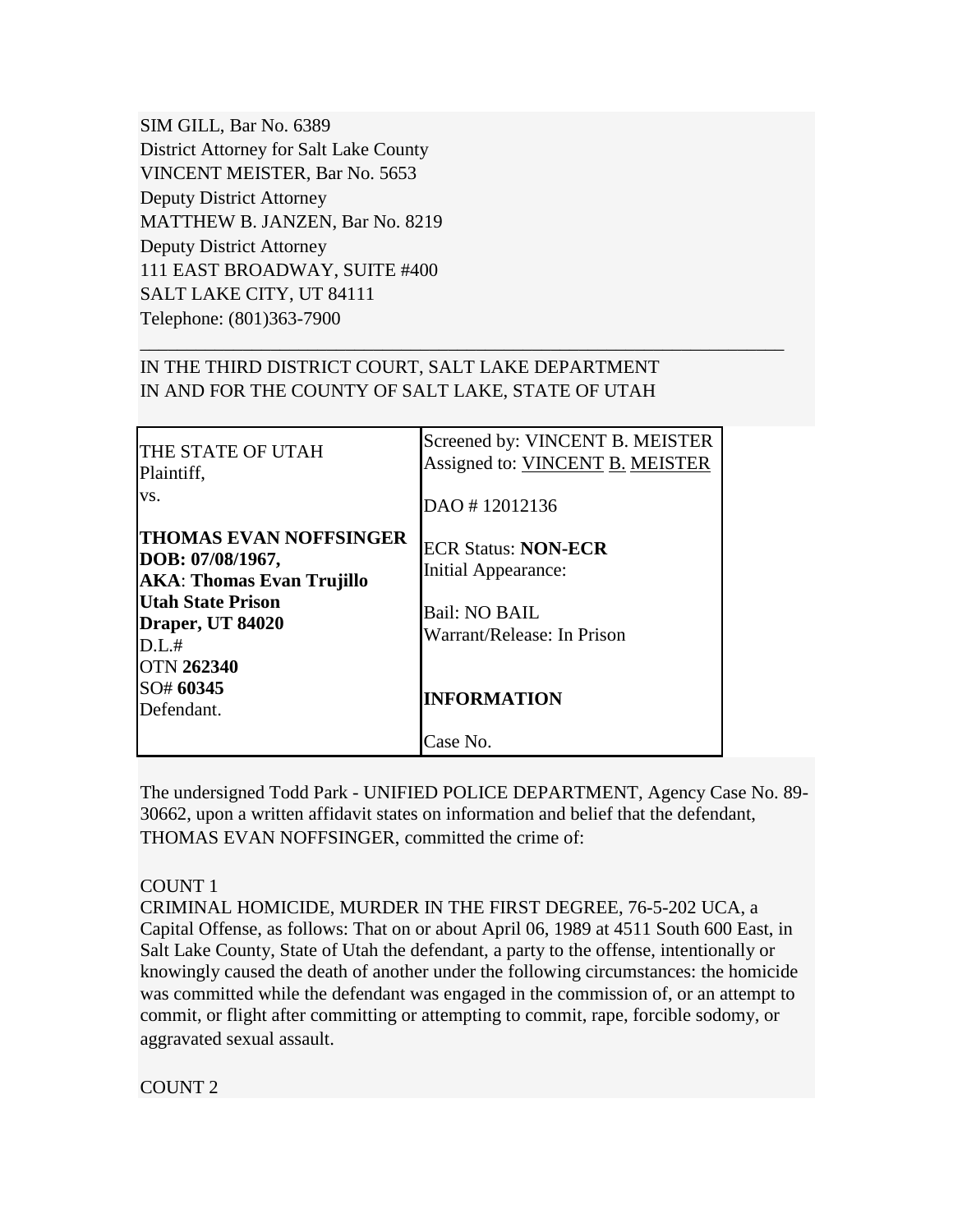RAPE, 76-5-402 UCA, First Degree Felony, as follows: That on or about April 06, 1989 at 4511 South 600 East, in Salt Lake County, State of Utah the defendant, a party to the offense, did have sexual intercourse with another person without the victim's consent.

### COUNT 3

FORCIBLE SODOMY, 76-5-403(2) UCA, First Degree Felony, as follows: That on or about April 06, 1989 at 4511 South 600 East, in Salt Lake County, State of Utah the defendant, a party to the offense, did engage in any sexual act with a person 14 years of age or older, and without that person's consent, involving the genitals of one person and the mouth or anus of another person, regardless of the sex of either participant.

# THIS INFORMATION IS BASED ON EVIDENCE OBTAINED FROM THE FOLLOWING WITNESSES:

Todd Park, Chad Grundy, Jeffrey Jensen, Kimberly Jones, Manfred Lassig, Tanya Lucero, Sally Russell, Debbie Troska

### AFFIDAVIT OF PROBABLE CAUSE:

Your Declarant bases the Information on the following:

On April 6, 1989, at approximately 7:00 AM, Jeffrey Jensen discovered Felicia Pappas' deceased body at 600 East 4511 South, in Salt Lake County.

Dr. Edward A. Leis, of the Utah Office of the Medical Examiner, performed an autopsy on Ms. Pappas' body on April 6, 1989. Dr. Leis obtained anal, vaginal and thigh swabs, because he identified injuries suggestive of anal intercourse. Dr. Leis observed abrasions and patterned markings on Ms. Pappas' anterior and lateral neck as well as her upper chest, and extensive hemorrhage of the neck strap muscles. Dr. Leis determined Ms. Pappas' cause of death was strangulation, and her manner of death was homicide.

On August 29, 2011, Ms. Pappas' anal, vaginal, and thigh swabs were analyzed at the Utah State Crime Laboratory. On January 10, 2012, Chad Grundy of the Utah State Crime Laboratory located a DNA profile on Ms. Pappas' swabs.

On January 19, 2012, Todd Van Buren of the Utah Bureau of Forensic Services checked the Utah Combined DNA Index System (CODIS) and discovered the DNA profile matched that of the defendant, THOMAS EVAN NOFFSINGER.